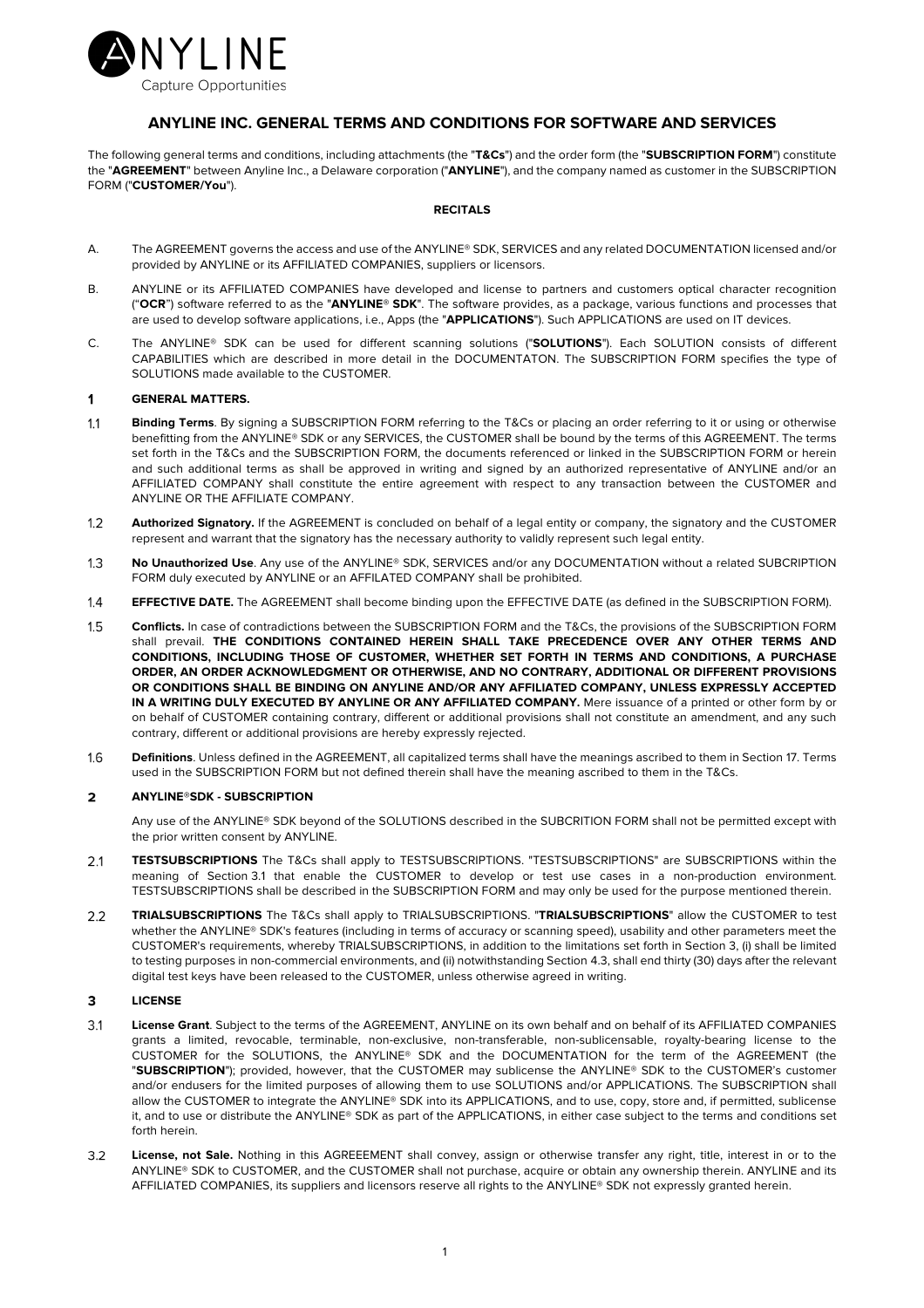

- $3.3$ **BUNDLE ID & UNITS.** Unless otherwise specified in the SUBSCRIPTION FORM, a SUBSCRIPTION shall be granted for one BUNDLE ID identified in the SUBSCRPTION FORM and for a limited number of scans or devices ("**UNITS**"). Use for additional UNITS shall be subject to the fee set forth in the SUBSRIPTION FORM and to the prior written consent by ANYLINE.
- **Separate Subscriptions.** If the ANYLINE® SDK shall be included in an app or website, each LICENSE KEY provided by ANYLINE 34 shall apply to a BUNDLE ID/WEBSITE URL (i.e., a specific bundle ID, package name, or app store ID) that shall not be a WILDCARD BUNDLE ID, for iOS, Android, Web API, Windows, or JavaScript, respectively. If apps are distributed in multiple app stores, under different brands, or otherwise multiple times, a SUBSCRIPTION shall be required for each distribution channel and brand, even if the same BUNDLE ID/APPLICATION ID can be used. If the ANYLINE® SDK is to be included in apps or websites via a WILDCARD BUNDLE ID/APPLICATION ID or app development kit provided to end users, an additional SUBSCRIPTION shall be required and, in particular, the execution of an additional SUBSCRIPTION FORM shall be required for each app or website.
- **DOCUMENTATION.** ANYLINE shall, and shall cause its AFFILIATED COMPANIES to, provide detailed documentation and  $35$ descriptions of the interfaces for the use and implementation of the ANYLINE® SDK in the DOCUMENTATION.
- **Open-Source-Software.** The source code of the ANYLINE® SDK contains source code developed by third parties and used on the  $3.6$ basis of open source licences. The corresponding open-source licences are available at: https://anyline.com/imprint-and-legal "Third Party License Agreements". In order to comply with all open-source licence terms, you must make these open-source licence terms available to your customers and end users and bind them to them, e.g., by including them in your sub-license agreements. Upon request, you shall promptly provide all relate documentation to ANYLINE.
- **Platforms.** The ANYLINE® SDK may be used on various platforms such as iOS, Android, Windows, JavaScript, etc. The platform  $3.7$ requirements necessary to use the ANYLINE® SDK can be seen in the DOCUMENTATION. The CUSTOMER shall operate the respective desired platform at its own risk and expense.
- **Updates.** ANYLINE shall, and shall cause its AFFILIATED COMPANIES to, provide software releases, service packs, build updates  $3.8$ or emergency corrections for the ANYLINE® SDK and the respective DOCUMENTATION (the "**UPDATES**") on a regular basis and without prior notice. An UPDATE is identified by a consecutive version number (e.g., v36, v37, v38). The CUSTOMER acknowledges that the installation of the UPDATES shall be necessary to be able to use the latest functions of the ANYLINE® SDK, and the CUSTOMER shall be solely responsible for such installation. There is no obligation to install an UPDATE. UPDATES are offered by ANYLINE or its AFFILIATED COMPANIES in their discretion and ANYLINE is not obliged to develop updates or to provide any maintenance services. From the release of an UPDATE, the respective previous version of the ANYLINE® SDK shall remain available for further two (2) years from the time of release of the next following version. Only the current version of the ANYLINE® SDK will be maintained by the SUPPORT-SERVICES.

## 4 **LICENSE KEY**

- $4.1$ **Valid License Key Required.** A valid LICENSE KEY is required to use the ANYLINE® SDK. LICENSE KEYS must be renewed at the end of the expiration date of the LICENSE KEY, regardless of the TERM (see Section 4.3).
- **Delivery**. The LICENSE KEY(S) shall be delivered either (i) on the "SUBSCRIPTION Start Date" (as shown in the SUBSCRIPTION 4.2 FORM), (ii) within three (3) BUSINESS DAYS if the "SUBSCRIPTION Start Date" is within a period of three (3) BUSINESS DAYS commencing on the date of execution of the SUBSCRIPTION FORM or (iii) in accordance with Section 4.3, via download, by e-mail or in any other electronic manner or in any other form deemed appropriate by ANYLINE (the date of transmission of the LICENSE KEY hereinafter the "**ISSUE DATE**").
- $4.3$ **Renewal of LICENSE KEY(S)**. Unless otherwise agreed, a LICENSE KEY shall be valid from the ISSUE DATE until the expiration date set forth in the LICENSE KEY ("**LICENSE PERIOD**") and shall be renewed by the CUSTOMER in a timely manner prior to the expiration of the LICENSE PERIOD. Subject to the next sentence, the expiration date of a LICENSE KEY shall be the anniversary of the ISSUANCE DATE of the applicable LICENSE KEY. LICENSE KEYS are generally issued for a period of approximately twelve (12) months. If the remaining LICENSE PERIOD is less than twelve (12) months (i) at the time of renewal, or (ii) in the event that another LICENSE KEY is added to this AGREEMENT by SUBSCRIPTON FORM, the LICENSE KEY shall terminate upon expiration of the TERM. ANYLINE shall use commercially reasonable efforts to notify CUSTOMER of any pending renewal, but it shall be CUSTOMER's sole responsibility to ensure the timely issuance of a new LICENSE KEY by ANYLINE or its AFFILIATED COMPANIES. ANYLINE or its AFFILIATED COMPANIES shall assume and have no liability for any delay or failure by the CUSTOMER to renew any LICENSE KEY. A valid AGREEMENT shall be a prerequisite for the issuance of a new LICENSE KEY.

## 5 **Services**

The services listed in Sections 5.1 to 5.3 (the "**SERVICES**") shall be provided by ANYLINE or its AFFILIATED COMPANIES on the basis of the information and documents provided by the CUSTOMER. To the extent necessary or advisable in ANYLINE's judgment, the CUSTOMER shall provide test data at its expense and give ANYLINE the opportunity to perform tests. The place of performance for the SERVICES will be Vienna, Austria.

## $5.1$ **Support-Services**

ANYLINE shall, or shall cause its AFFILIATED COMPANIES to, provide maintenance and support services in accordance with the support package identified in the SUBSCRIPTION FORM. The content of the support packages is set out in Appendix 5.1 (the "**SUPPORT SERVICES**"). Support requests are to be registered in the customer support portal (see SUBSCRIPTION FORM).

## $5.2$ **Adaptions and integration**

5.2.1 Adaptation; Source Code. Individual adaptations of the ANYLINE® SDK (e.g., customer-specific scanning requirements) shall be described in detail in the SUBSCRIPTION FORM, stating the required specifications, costs, time schedule as well as the CUSTOMER's obligations to cooperate (the "**ADAPTATION(S**)"). The CUSTOMER shall not acquire any exclusive right to use, or any ownership rights to, the source code of the ANYLINE® SDK, even if the ANYLINE® SDK has been customized. The CUSTOMER shall not convey, assign or transfer, or sublicense, any right, title or interest in and to the source to any third party; provided, however, that the CUSTOMER may sublicense the ANYLINE® SDK and related intellectual property rights to the CUSTOMER's customer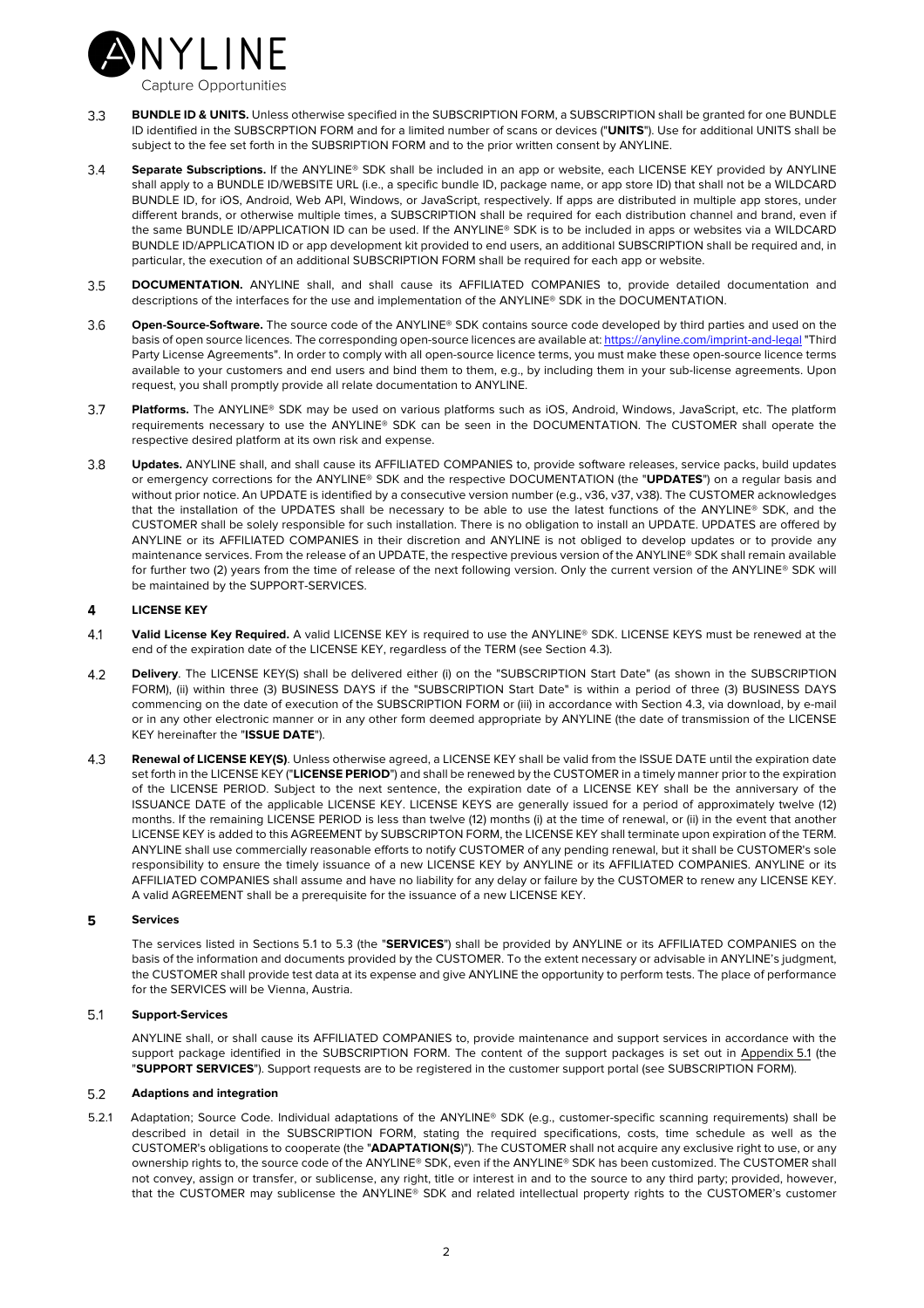

and/or end users for the limited purposes of allowing them to use SOLUTIONS and/or APPLICATIONS. Upon the expiration or termination of this AGREEMENT, the CUSTOMER shall cease to access or use the source code.

- 5.2.2 Specifications; Documentation. The CUSTOMER shall be solely responsible for the accuracy and completeness of the specifications, information and documentation provided to ANYLINE in connection with the ADAPTATIONS. ANYLINE may review the specifications, documents and information provided by the CUSTOMER and, if necessary, make changes at its own discretion to ensure that the ADAPTATION can be implemented; provided, however, that ANYLINE shall incur no liability as a result of such review and changes.
- 5.2.3 Acknowledgment; No Liability; Partial Deliveries and Invoices. The CUSTOMER acknowledges and agrees that delivery or completion dates for ADAPTATIONS can only be met if (i) all necessary specifications, information and documents (e.g., scan samples) are provided in due time, (ii) the CUSTOMER complies with its duties to cooperate agreed in the SUBSCRIPTION FORM (or otherwise), and cooperates with ANYLINE to the extent required. ANYLINE shall not be liable for delays in delivery and increases in costs caused by incorrect, incomplete, or subsequently changed specifications, documents, details and information or by other acts or omissions of the CUSTOMER. Any additional costs shall be borne exclusively by the CUSTOMER. If the provision of ADAPTATIONS comprises several parts or units (e.g., programs and/or support sessions, completion in stages), ANYLINE shall be entitled to make partial deliveries and to issue partial invoices.

## $5.3$ **Workshops and Training**

ANYLINE or its AFFILIATED COMPANIES may offer workshops and training courses on request. Content, timing, duration and costs shall be mutually satisfactory and shall be specified in the SUBSCRIPTION FORM or a separate written agreement.

## 6 **Payment Terms**

- 6.1 Payments. Payments for SUBSCRIPTIONS shall be made upon delivery of the (electronic) invoice within the payment period agreed in the SUBSCRIPTION FORM by bank transfer to the bank account specified in the invoice without deduction (all bank charges paid by payor). The CUSTOMER shall not be entitled to withhold or set off any payments for any reason whatsoever. Additional payments for any overruns beyond the UNITS agreed upon in the SUBSCRIPTION FORM shall be invoiced separately and shall be paid upon delivery of the (electronic) invoice within the payment period agreed in the SUBSCRIPTION FORM by transfer to the bank account specified in the invoice without deduction (all bank charges paid by payor).
- 6.2 **Invoicing.** Invoicing shall take place on or around the EFFECTIIVE DATE. ANYLINE shall invoice for the entire LICENSE PERIOD of each LICENSE KEY at one time, unless otherwise agreed to in the SUBSCRIPTION FORM.
- 6.3 **Currency.** All prices stated in the SUBSCRIPTION FORM shall be in US-Dollars. The pricing shall not include, and the CUSTOMER shall remit to ANYLINE, applicable taxes, e.g., sales or use taxes imposed by any governmental authority, customs and duties. The CUSTOMER shall reimburse ANYLINE for all reasonable costs and expenses incurred by ANYLINE and any AFFILIATED COMPANY in connection with the delivery of the UNITS (e.g., packaging costs, costs of USB-sticks or the like transportation costs and travel expenses, including travel time). ANYLINE and the AFFILIATED CONPANIES shall be responsible for taxes imposed on them on the basis of their income, assets and/or employees. The CUSTOMER shall indemnify and hold ANYLINE harmless from and against any liability for the payment of any taxes payable by the CUSTOMER hereunder.
- **Indexation.** ANYLINE reserves the right to adjust recurring payments annually. If the AGREEMENT is not terminated in accordance 64 with Sections 7.2-7.3, the price adjustment shall take effect at the anniversary of the ISSUE DATE. The price adjustment shall be equal to the percentage rate of increase for the immediately preceding 12-month period in the Consumer Price Index, All Urban Consumers, United States, All Items (1982 - 1984 = 100), as published by the Bureau of Labor Statistics of the United States Department of Labor or, if such index is not available, such other index as I ANYLINE's judgment most closely resembles such index. The consumer price index shall serve as a benchmark for the calculation of the price adjustment.
- 6.5 **Default.** Late payments shall be subject to a late charge of one thousand Dollars (\$1,000) and shall be subject to an interest charge equal to lower of (a) the prime interest rate as published in the Wall Street Journal plus six percent (6%) or (b) the maximum permissible rate under applicable law. In addition, ANYLINE shall be reimbursed for all expenses incurred by it in connection with the collection of any overdue amounts, including, but not limited to, its attorneys' fees and expenses.
- **AUDITS.** Payments for SUBSCRIPTIONS shall depend on the number of UNITS ordered by the CUSTOMER and set forth in the 66 SUBSCRIPTION FORM. ANYLINE offers different reporting levels, each of which counts the number of UNITS used by CUSTOMER and/or the related endusers. If the reporting level "OFF" (see Section 13.1) is applicable, ANYLINE cannot measure the number of UNITS used. In this case, the CUSTOMER must provide at least quarterly reports on the UNITS consumed in accordance with ANYLINE's requirements. ANYLINE may have these reports reviewed (the "**AUDIT**") at any time upon thirty (30) days' notice. The AUDIT may be carried out by an independent expert at ANYLINE's expense. If the Audit shows that there is a discrepancy in the number of UNITS actually used of more than five (5%) to the detriment of ANYLINE, the CUSTOMER shall reimburse ANYLINE for the costs of the audit and shall pay ANYLINE for the shortfall between UNITS used and the UNITS ordered.

## $\overline{7}$ **Term and Termination**

 $7.1$ **Term.** Unless otherwise agreed in the SUBSCRIPTION FORM, the AGREEMENT shall commence after the AGREEMENT shall have been executed by both Parties on the EFFECTIVE DATE set forth in the SUBSCRIPTION FORM and shall, subject to Section 7.3, terminate upon the expiration of the "**SUBSCRIPTION MINIMUM TERM**" set forth in the SUBSCRIPTION FORM, calculated from the ISSUE DATE of the first LICENSE KEY issued under this AGREEMENT (the "**TERM**"). Unless the AGREEMENT is terminated in accordance with Section 7.2 or 7.3, the TERM shall automatically renew for additional periods of twelve (12) months, each at the then prevailing prices in accordance with Section 6.4. In the event of an automatic renewal of the AGREEMENT, no new SUBSCRIPTION FORM needs to be concluded but the issued LICENSE KEYs shall be renewed in accordance with Section 4.3. TRIALSUBSCRIPTIONS shall terminate in accordence with Section 2.2, i.e., they expire automatically thirty (30) days after receipt of the TRIALSUBSCRIPTION. TRIALSUBSCRIPTIONS shall not renew automatically.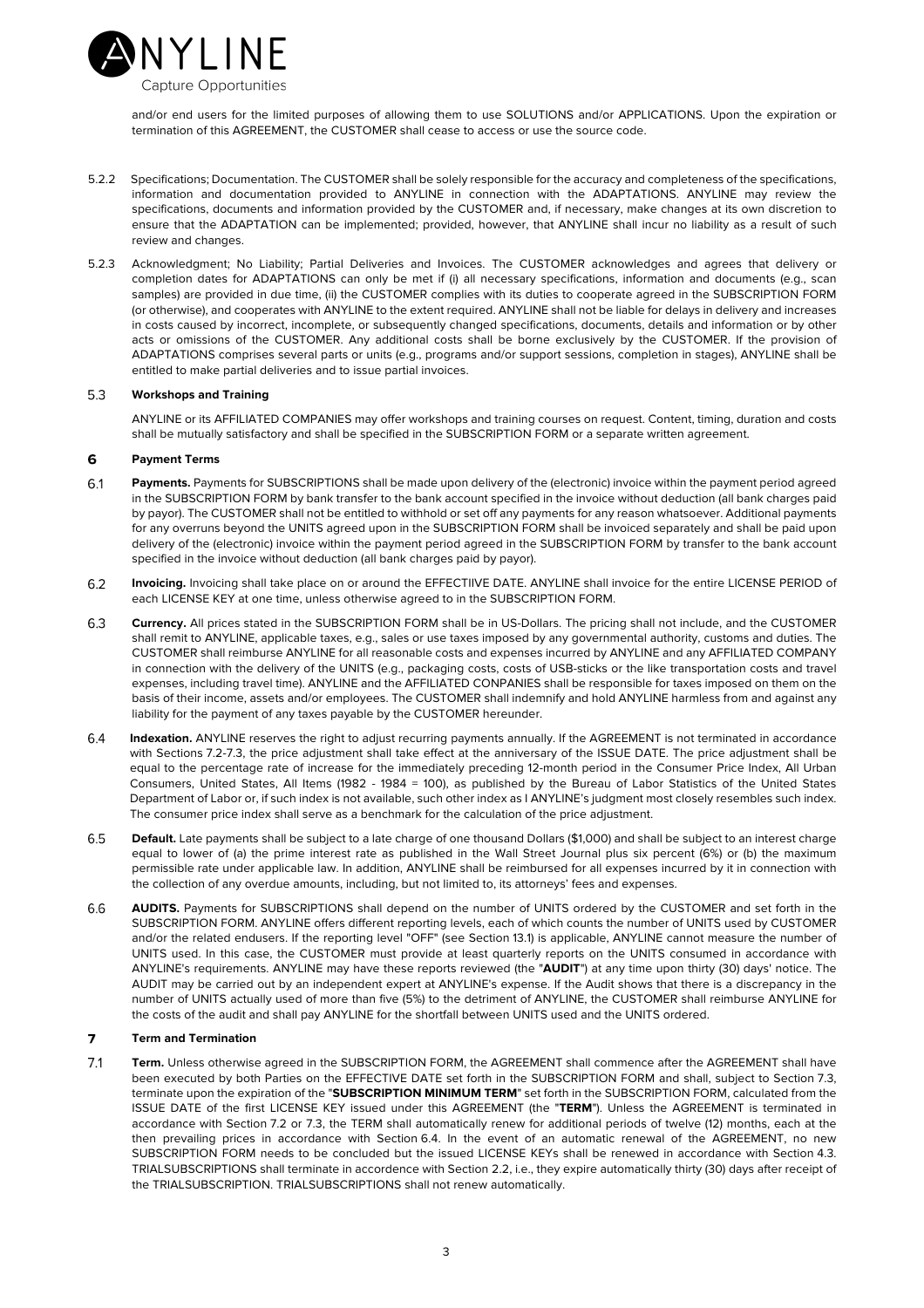

- $7.2$ **Notice of Non-Renewal.** The AGREEMENT may not be terminated during the the TERM. IF CUSTOMER wishes not to renew the AGREEMENT, the CUSTOMER shall deliver a written notice of non-renewal at least thirty (30) days prior to the last day of the TERM. Notices of non-renewal shall be executed by a duly authorized representative of the COSTUMER and shall be delivered by e-mail to order@anyline.com.
- $7.3$ **Early Termination.** The AGREEMENT may be terminated by either party with immediate effect upon written notice in the event that the other party breaches its obligations under this AGREEMENT and, upon written notice, such breach is not remedied within a reasonable period of time (which in the event of a payment obligation shall be ten (10) days specified by the other party).

## $7.4$ **Effects of Termination.**

- 7.4.1 Immediately upon termination of the AGREEMENT, the ANYLINE® SDK shall be removed from all APPLICATIONS, and the CUSTOMER shall no longer be entitled to use, distribute or make the ANYLINE® SDK available to any third parties or end users. At ANYLINE's request, the CUSTOMER shall furnish a written statement, signed by an officer of the CUSTOMER, certifying under penalty of perjury full compliance with the obligations set forth in this Section 7.4.1.
- 7.4.2 If the AGREEMENT shall be terminated by the CUSTOMER in accordance with Section 7.3, ANYLINE shall grant the CUSTOMER a pro rata refund of any payments for SUBSCRIPTIONS made with respect to period commencing on the date of effectiveness of the termination and ending on the expiration of the respective valid LICENCE KEY. The foregoing shall be the sole and exclusive remedy of CUSTOMER in the event of an early termination. If the AGREEMENT is terminated by ANYLINE in accordance with Section 7.3, the CUSTOMER shall be required immediately to compensate ANYLINE for all services rendered and all expenses incurred by ANYLINE or any AFFILIATED COMPANY through the date of termination, including but not limited any sales or other taxes payable by CUSTOMER, as well as any expenses incurred by ANYLINE or any AFFILATED COMPANY in connection with such early termination.

## 8 **CUSTOMER's responsibility**

- $8.1$ **Compliance.** The CUSTOMER shall not use the ANYLINE® SDK except strictly in accordance with this AGREEMENT, the DOCUMENTATION and the applicable laws and government regulations. The CUSTOMER shall be responsible for (i) compliance with the terms of this AGREEMENT and any breach thereof by any person to whom the CUSTOMER shall give access to the ANYLINE® SDK, including but not limited to officers, directors, employees, contractors, consultants, customers and/or end users; and (ii) ensuring that the ANYLINE® SDK shall not be used in a manner which damages or is likely to damage the ANYLINE® SDK or ANYLINE's or its AFFILIATED COMPANIES' goodwill.
- $8.2$ **Operational Responsibilities.** The CUSTOMER shall be responsible and liable for (i) all access to, use of, and integration with the ANYLINE® SDK and the procurement, installation, operation, support, and maintenance of the systems and APPLICATIONS in which the ANYLINE® SDK is used, including, without limitation, the computer hardware and software (ii) the implementation of safeguards to ensure the security of CUSTOMER's systems and data, and (iii) the accuracy, quality, integrity, legality, and reliability and appropriateness of all data collected and processed through the use of the ANYLINE® SDK. The CUSTOMER is solely responsible for the purposes for which and the manner in which data is processed and stored.
- 8.3 **Scan Results.** The CUSTOMER may process data, images or image data, from or in connection with processing by the ANYLINE® SDK (the "**SCAN RESULTS**") for internal use only. SCAN RESULTS may not be used with any other OCR algorithm for the development of OCR technology or shared with other OCR providers for this purpose.
- **Copyright Notices.** Copyright or other proprietary notices may not be removed, deleted or made unrecognisable. Such notices 84 shall be reproduced in the integration of the ANYLINE® SDK. Any breach of this provision shall be deemed a material breach of this AGREEMENT and that, upon a violation thereof by the CUSTOMER, ANYLINE shall have the right to terminate this AGREEMENT and/or to be compensated for any losses, liabilities or damages incurred by ANYLINE and/or any AFFILIATED COMPANY in connection with such violation.
- 8.5 **Third Party Beneficiaries.** The CUSTOMER acknowledges that ANYLINE licenses parts of the ANYLINE® SDK from third party licensors and its AFFILIATED COMPANIES, that these licensors and the AFFILIATED COMPANIES are and shall be intended beneficiaries of this AGREEMENT, that they, their successors and assigns, may enforce certain of the terms of this AGREEMENT (including but not limited any violation of intellectual property rights and the confidentiality provisions) and that the AGREEMENT shall not limit the legal or equitable rights (including but not limited injunctive relief), benefits or remedies of such licensors and/or the AFFILIATED COMPANIES under or by reason of this AGREEMENT.
- 8.6 **Confidentiality.** Prior to and during their business relationship, the parties granted and grant each other access to certain nonpublic, proprietary and/or otherwise confidential information and materials, including, but not limited to, each other's intellectual properties , trade secrets, know-how, data, prices and products (the "**CONFIDENTIAL INFORMATION**"), which the receiving party acknowledge and agree are of substantial value to the disclosing party and that such value would be impaired if the CONFIDENTIAL INFORMATION were disclosed to third parties or used for any purpose other than expressly permitted under the AGREEMENT. Each of the parties agrees to treat any CONFIDENTIAL INFORMATION as confidential, regardless of whether the information or document is marked or otherwise identified as confidential not to disclose the CONFIDENTIAL INFORMATION to any third party and to keep it otherwise strictly confidential, and to use any of it for any purpose other than as expressly permitted under the AGREEMENT. Each of the receiving parties shall use best efforts to protect and maintain the confidentiality and secrecy of the CONFIDENTIAL INFORMATION of the disclosing party. Notwithstanding any other provision of this AGREEMENT, CONFIDENTIAL INFORMATION shall not include information that the receiving party can demonstrate: (i) is publicly known or subsequently becomes publicly known without violating this AGREEMENT; (ii) is already known to the receiving party at the time of its disclosure; (iii) was lawfully received by the receiving party from a third party without restriction on disclosure; (iv) can be shown to have been independently developed by the receiving party. This confidentiality obligation shall survive the termination of this AGREEMENT.
- 8.7 **Reference.** Notwithstanding Section 8.6 and unless otherwise agreed in the SUBSCRIPTION FORM, each party and its AFFILIATED COMPANIES may refer to the other party as a customer and supplier, respectively, and shall herewith be granted a limited, revocable, terminable, non-assignable, non-sublicensable, non-exclusive, royalty-free license to use the logos and brand names of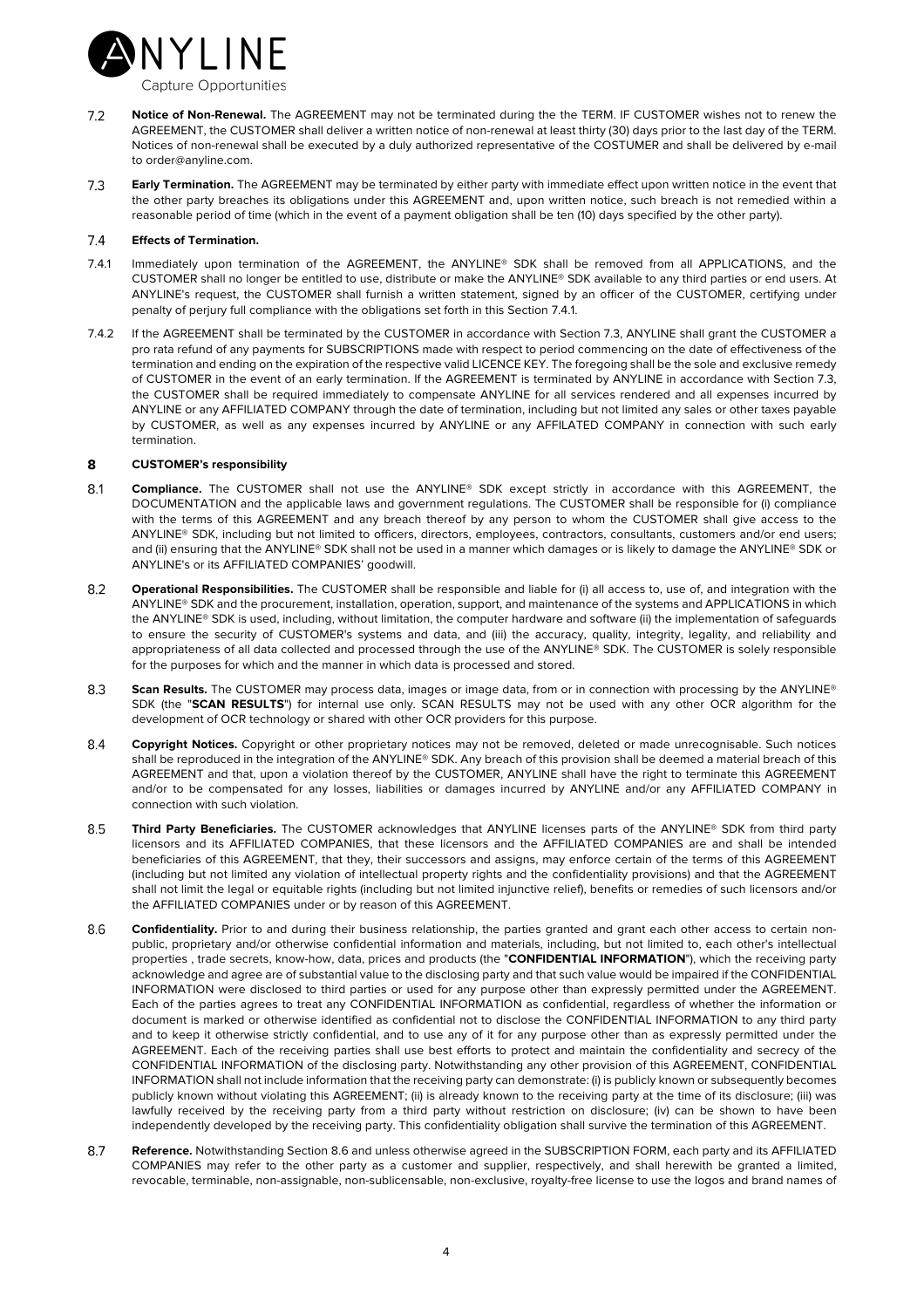

the other party in its marketing materials, in particular on its or its AFFILIATED COMPANIES' websites, and, after consultation with the other party, announce to the public that the parties enter into a license agreement, whether in print and online media; provided, however, that the CUSTOMER reserves its rights to request changes to any display of its logo and use of its trademarked and/or copyrighted materials and its right to terminate such license at any time upon written notice to the CUSTOMER.

 $88$ **Success Story.** If agreed in the SUBSCRIPTION FORM, the CUSTOMER shall dedicate a sufficient number of employees or contractors to create (i) a blog entry for ANYLINE'S or its AFFILIATED COMPANIES' online media within nine (9) months after the EFFECTIVE DATE and (ii) a podcast episode including promotion for ANYLINE'S or its AFFILIATED COMPANIES' online media, whitepapers and e-books in coordination with ANYLINE'S and/or its AFFILIATED COMPANIES' marketing department within twelve (12) months after the EFFECTIVE DATE. Such blog entry and podcast episode shall be acceptable in form and content to ANYLINE (which acceptance ANYLINE shall not unreasonably withhold, delay or condition).

## $\mathbf{Q}$ **Intellectual Property Rights.**

- 9.1 **IP Ownership.** The ANYLINE® SDK, as well as all software and materials used or created in the course of providing the SERVICES and the DOCUMENTATION are protected by copyright and, where applicable, by other intellectual property laws. ANYLINE or its AFFILIATED COMPANIES or their respective licensors own the copyrights and other intellectual property rights in (i) the ANYLINE® SDK, (ii) the SERVICES (and all software and materials used in the provision of those SERVICES), (iii) the DOCUMENTATION and (iv) ANYLINE'S and/or its AFFILIATED COMPANIES' CONFIDENTIAL INFORMATION and any updates or modifications thereto.
- **No Modifications of Software; No Reverse Engineering.** The ANYLINE® SDK, the DOCUMENTATION and all software and materials 9.2 used or created in the course of providing the SERVICES (or any part thereof) may not be modified, edited, translated, adapted, reverse-engineered, disassembled, incorporated into a derivative work, decompiled or reproduced outside the scope of this AGREEMENT without ANYLINE's prior written consent, which ANLYLINE may withhold in its sole discretion.
- **No Modifications of Source Code.** The CUSTOMER agrees that, in addition to the obligations set forth in Sections 3.6 and 5.2.1, no 9.3 technical or logical procedures may be used to influence the structure, processes, functioning or other properties worthy of protection or to obtain information about them in order to derive or modify the source code. The CUSTOMER acknowledges and agrees that it acquires by this AGREEMENT only rights of use but no ownership or other exclusive rights, including but not limited to patents, copyrights, trademarks, industrial designs, ANYLINE'S CONFIDENTIAL INFORMATION (in each case whether registered or unregistered) relating to the ANYLINE® SDK, DOCUMENTATION, software and materials used or created in the course of providing the SERVICES or any part thereof.
- 94 **Notice of Infringement.** The CUSTOMER shall immediately upon learning thereof inform ANYLINE in writing of any actual or potential infringement of any intellectual property right of ANYLINE and/or any AFFILIATED COMPANY and forward all notices, pictures and other relevant records and documentation to ANYLINE.
- 9.5 **IP Representation.** Except as disclosed herein, to the best of ANYLINE's knowledge, ANYLINE is not aware of any third party's consents for the use of the ANYLINE® SDK by the CUSTOMER as contemplated by this AGREEMENT.
- **Improvements.** The CUSTOMER herewith assigns to ANYLINE and its AFFILIATED COMPANIES without requiring any further 9.6 consideration and free and clear of any liens and other encumbrances, all of its right, title and interest in and to any and all improvements and developments of the ANYLINE® SDK created, conceived, developed, reduced to practice, by the CUSTOMER, alone or in conjunction with ANYLINE and/or any of its AFFILIATED COMPANIES during the TERM, whether based upon the CUSTOMER's feedback, comments, suggestions for improvement, ideas, concepts and changes (the "**FEEDBACK**") or otherwise. The CUSTOMER covenants to ANYLINE that, without requiring any further consideration, it shall promptly notify ANYLINE of any such improvement or discovery and shall promptly provide all related FEEDBACK and, upon request, shall promptly and without requiring any further consideration furnish to ANYLINE and/or its AFFILIATED COMPANIES all related information and documentation and shall execute and deliver all such documents as ANYLINE and/or its AFFILIATED COMPANIES shall request from time to time, including during and after the TERM, necessary or advisable in ANYLINE's judgment to effect the assignment all of the rights, title and interest in such improvements, developments and the FEEDBACK to ANYLINE and/or its AFFILIATED COMPANIES and to register with the relevant governmental authorities ANYLINE's and/or its AFFILIATED COMPANIES' rights therein under patent, copyright, trademark or other laws.

#### 10 **Right to SCAN RESULTS**

- $10.1$ **Training Purpose.** In order to continuously improve the scanning functions of the ANYLINE® SDK (the "**TRAINING PURPOSE**"), it is necessary for ANYLINE and its AFFILIATED COMPANIES to process the SCAN RESULTS using artificial intelligence.
- **License.** In furtherance of the TRAINING PURPOSE, the CUSTOMER herewith grants ANYLINE and its AFFILIATED COMPANIES a  $10.2$ perpetual, unlimited, transferable and royalty-free right to store, copy, display and process (and to make other use of) the SCANING RESULTS.
- $10.3$ **Privacy.** ANYLINE shall use commercially reasonable efforts to access, store and use SCAN RESULTS only in accordance with the rules and procedures required by the GDPR (to the extent it is applicable) and any other applicable privacy laws. Any processing of SCAN RESULTS containing personal data shall be carried out in accordance with the terms of the data processing agreement (available at https://ocr.anyline.com/datasheet).

## $11$ **Warranties; Indemnification; and Insurance**

- $11.1$ **Authorization.** Each party and the undersigned represent and warrant to the other party that (a) it has the authority and has obtained any consents to enter into and perform its obligations in accordance with this AGREEMENT and (b) the undersigned is authorized to execute and deliver the AGREEMENT on behalf of such party.
- $11.2$ **Testing**. The CUSTOMER acknowledges and agrees that it has had the opportunity to thoroughly test the ANYLINE® SDK and its functions with a TRIALSUBSCRIPTION free of charge and that, for the avoidance of doubt, it shall not be entitled to assert any claims against ANYLINE and/or any AFFILIATED COMPANY for breach of warranty or on any other grounds in connection with any TRIALSUBSCRIPTION, and all such liability is and shall be excluded to the fullest extent by applicable law.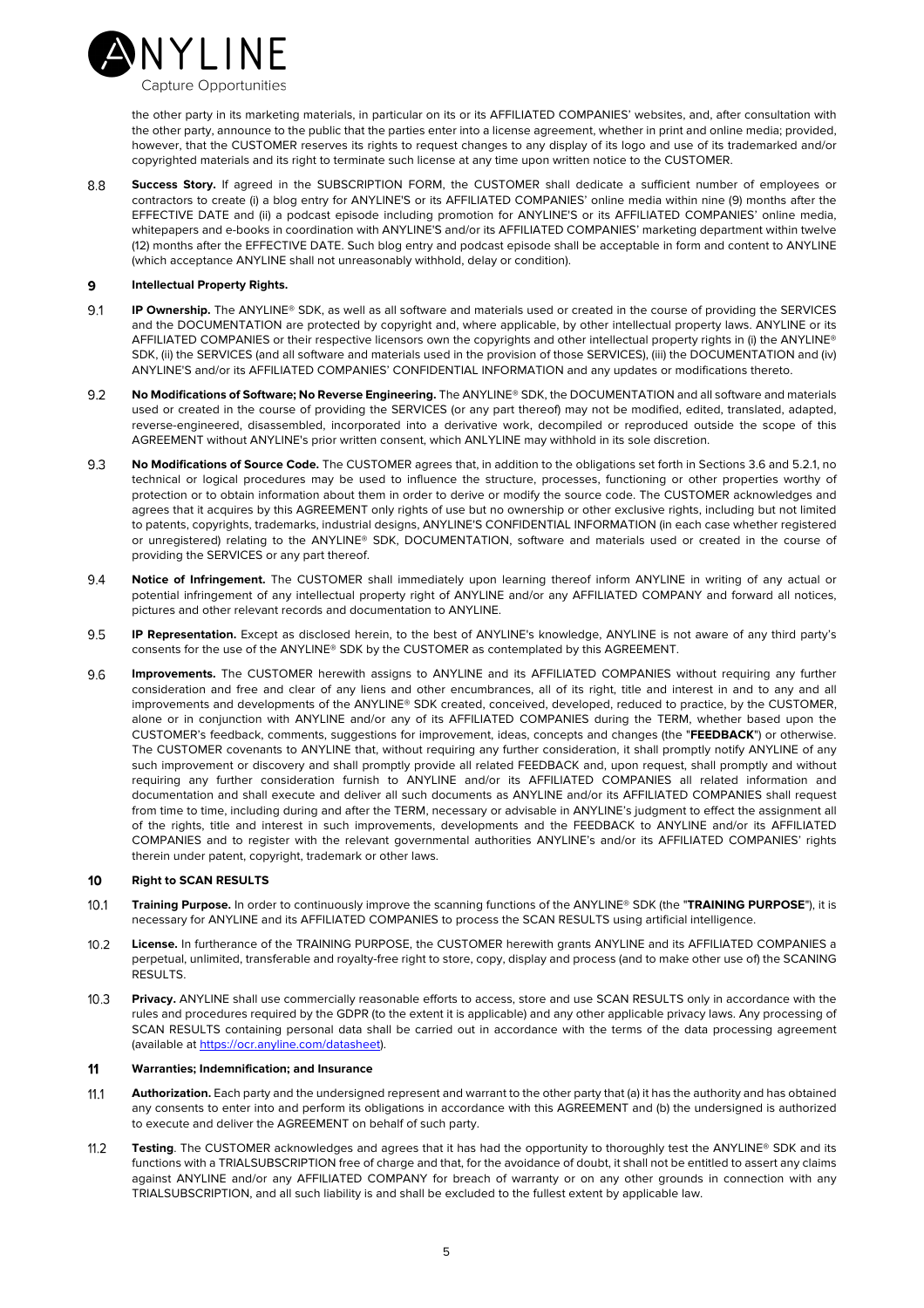

- $11.3$ **WARRANTY.** ANYLINE represents and warrants that, to the extent CUSTOMER shall use the ANYLINE® SDK in compliance with all of the requirements set forth in the AGREEMENT, the ANYLINE® SDK shall (a) substantially conform in all material respects to the most recent version of the DOCUMENTATION issued by ANYLINE and/or any AFFILIATED COMPANY regarding the latest software version and (b) perform in all material respects consistent with prevailing industry standards in the relevant business segment and territory. Notwithstanding any other provision of the AGREEMENT, ANYLINE accepts no responsibility or liability for the content or results obtained from the use of the ANYLINE® SDK. The ANYLINE® SDK is expressly not designed for use in hazardous environments requiring fail-safe performance, such as the operation of nuclear facilities, aircraft navigation or communication systems, air traffic control, weapons systems, medical monitoring or life support applications. ANYLINE expressly points out that, given the current state of the art, it is not possible to develop complex software products that are completely free of technical errors.
- $11.4$ **DISCLAIMERS. EXCEPT AS SEPARATELY STATED IN A WRITTEN EXPRESS WARRANTY CONTAINED IN A DOCUMENT ENTITLED "WARRANTY" OR IN THIS AGREEMENT, THE ANYLINE® SDK, THE SERVICES AND DOCUMENTATION PROVIDED FROM TIME TO TIME BY ANYLINE AND/OR ANY AFFILIATED COMPANY, THEIR SUPPLIERS OR THEIR LICENSORS IS PROVIDED "AS IS" AND ON AN "AS AVAILABLE" BASIS, WITHOUT WARRANTIES OF ANY KIND, EITHER EXPRESS OR IMPLIED. ANYLINE DISCLAIMS, TO THE FULLEST EXTENT PERMISSIBLE PURSUANT TO APPLICABLE LAWS, ALL WARRANTIES, EXPRESS, IMPLIED OR STATUTORY, INCLUDING, BUT NOT LIMITED TO, IMPLIED WARRANTIES OF FITNESS FOR A PARTICULAR PURPOSE, RELIABILITY OR AVAILABILITY, ACCURACY, ABSENCE OF VIRUSES, NON-INFRINGEMENT OR OTHER VIOLATION OF THIRD-PARTY RIGHTS. ANYLINE DOES NOT WARRANT THAT THE OPERATION OF THE ANYLINE® SDK WILL BE UNINTERRUPTED OR ERROR-FREE. THE ANYLINE® SDK DOES NOT WARRANT FAIL-SAFE AVAILABILITY AND/OR ERROR-FREE OPTICAL CHARACTER RECOGNITION OF ONE HUNDRED PERCENT (100%) ACCURACY BUT PROVIDES A "MOST ACCURATE SUGGESTION" OF OPTICAL CHARACTER RECOGNITION. TO THE EXTENT THE ANYLINE® SDK CONTAINS EMULATION LIBRARIES, SUCH EMULATION LIBRARIES DO NOT OPERATE ONE HUNDRED PERCENT (100%) CORRECTLY OR COVER ONE HUNDRED PERCENT (100%) OF THE EMULATED FUNCTIONALITY, ARE PROVIDED "AS IS" AND "WITH ALL FAULTS," AND ALL DISCLAIMERS AND LIMITATIONS CONTAINED IN THIS AGREEMENT APPLY EQUALLY TO SUCH EMULATION LIBRARIES. TO THE EXTENT THAT A JURISDICTION DOES NOT ALLOW A DISCLAIMER OR LIMITATION OF A CERTAIN IMPLIED WARRANTY, ANY SUCH DISCLAIMER OR LIMITATION SET FORTH HEREIN MAY NOT APPLY TO THE CUSTOMER TO THE EXTENT SUCH DISCLAIMER OR LIMITATION IS NOT PERMISSIBLE. NO ADVICE OR INFORMATION, WHETHER ORAL OR WRITTEN, OBTAINED BY THE CUSTOMER FROM ANYLINE OR ANY OF ITS AFFILIATED COMPANIES SHALL BE DEEMED TO MODIFY THE DISCLAIMERS OF WARRANTY BY ANYLINE WITH RESPECT TO THE ANYLINE® SDK SET FORTH HEREIN OR CREATE A WARRANTY OF ANY KIND BY ANYLINE OR ANY AFFILIATED COMPANY.**
- **THIRD PARTY APPS. THE CUSTOMER ACKNOWLEDGES THAT FOR CERTAIN CAPABILITIES, CERTAIN THIRD-PARTY**   $11.5$ **APPLICATIONS ARE INCLUDED IN OR DOWNLOADED WITH THE ANYLINE® SDK. ANYLINE MAKES NO REPRESENTATIONS WHATSOEVER ABOUT THESE APPLICATIONS. THE CUSTOMER ACKNOWLEDGES AND AGREES THAT ANYLINE HAS NO CONTROL OVER SUCH APPLICATIONS, THAT NEITHER ANYLINE NOR THE SUPPLIERS OF SUCH APPLICATIONS SHALL BE RESPONSIBLE FOR SUCH APPLICATIONS AND THAT NEITHER ANYLINE NOR ANYLINE'S SUPPLIERS SHALL BE RESPONSIBLE OR LIABLE, DIRECTLY OR INDIRECTLY, FOR ANY DAMAGE, LIABILITY OR LOSS, INCLUDING BUT NOT LIMITED TO DAMAGE TO OR LOSS OF DATA, CAUSED OR ALLEGED TO BE CAUSED BY OR IN CONNECTION WITH USE OF OR RELIANCE ON ANY SUCH THIRD-PARTY CONTENT, PRODUCTS OR SERVICES AVAILABLE ON OR THROUGH ANY SUCH APPLICATION.**
- 11.6 **Damages.** Any warranties referred to in this Section 11 shall not apply to the extent a non-conformance with any specification or an infringement of intellectual property rights of third parties has been caused by (a) a use of the ANYLINE® SDK other than as expressly permitted under the AGREEMENT, or (b) any conduct, omission, negligence, recklessness or wilful act or omission by the CUSTOMER, or any of its officers, directors, members, managers, employees, contractors, or other agents, by any of its customers or by any end user. The burden of proof for this shall be borne by the CUSTOMER.
- $11.7$ **Notification; Remedies.** The CUSTOMER shall notify ANYLINE within ten (10) days in writing if the CUSTOMER believes that a the ANYLINE® SDK does not conform with the specifications and shall provide all such information as shall be reasonably required to substantiate the alleged non-conformance. ANYLINE may, in its sole discretion, modify the ANYLINE® SDK so that it complies with the related specifications or other requirements hereunder or, if, in its sole discretion, such modification shall be impossible or commercially unreasonable, terminate the AGREEMENT and refund all payments made for any periods following the date on nonconformance in advance on a pro rata basis. All warranty claims shall be made no later than one hundred and eighty (180) days after the date of transmission of the relevant LICENSE KEY to the CUSTOMER and ANYLINE shall not have the obligation to address any nonconformance if the CUSTOMER's notice shall be delivered after such period or after the expiration or termination of the AGREEMENT.
- 11.8 **Indemnification.** The CUSTOMER shall indemnify, defend and hold ANYLINE and its AFFILIATED COMPANIES, and their respective directors, offices, managers, members, employees, contractors, agents, suppliers and licensors harmless from and against damages, liabilities and losses, including attorneys' fees and expenses, resulting from acts or omissions by or on behalf of the CUSTOMER resulting in third party claims based on any breach of the AGREEMENT by or on behalf of the CUSTOMER, any violation of any third party intellectual property rights by or on behalf of the CUSTOMER, any failure to obtain all permits necessary for the operation of the APPLICATIONS by or on behalf of the CUSTOMER or the use of the ANYLINE® SDK by or on behalf of the CUSTOMER or any bodily harm or damage to property caused by or on behalf of the CUSTOMER.

## $12$ **Limitations of Liability**

- $12.1$ **Excluded Categories. ANYLINE and its AFFILIATED COMPANIES shall only be liable to Customer for damages caused by their wilful malfeasance or gross negligence. Neither party (including all AFFILIATED COMPANIES) shall be liable to the other party for punitive, exemplary, special, indirect or consequential damages (including lost revenues or lost profits) of any kind.**
- $12.2$ **Time Limitations; Cap. Any claim against ANYLINE arising out of this AGREEMENT shall (i) be brought within six (6) months of CUSTOMER's or any of its officers', directors', shareholders', members', managers', employees' or other agents' discovery or knowledge of the loss or damage; otherwise, the claim shall be forfeited. Regardless of the cause(s) of action asserted against ANYLINE and/or its AFFILIATED COMPANIES, ANYLINE and its AFFILATED COMPANIES shall in no event be liable to the**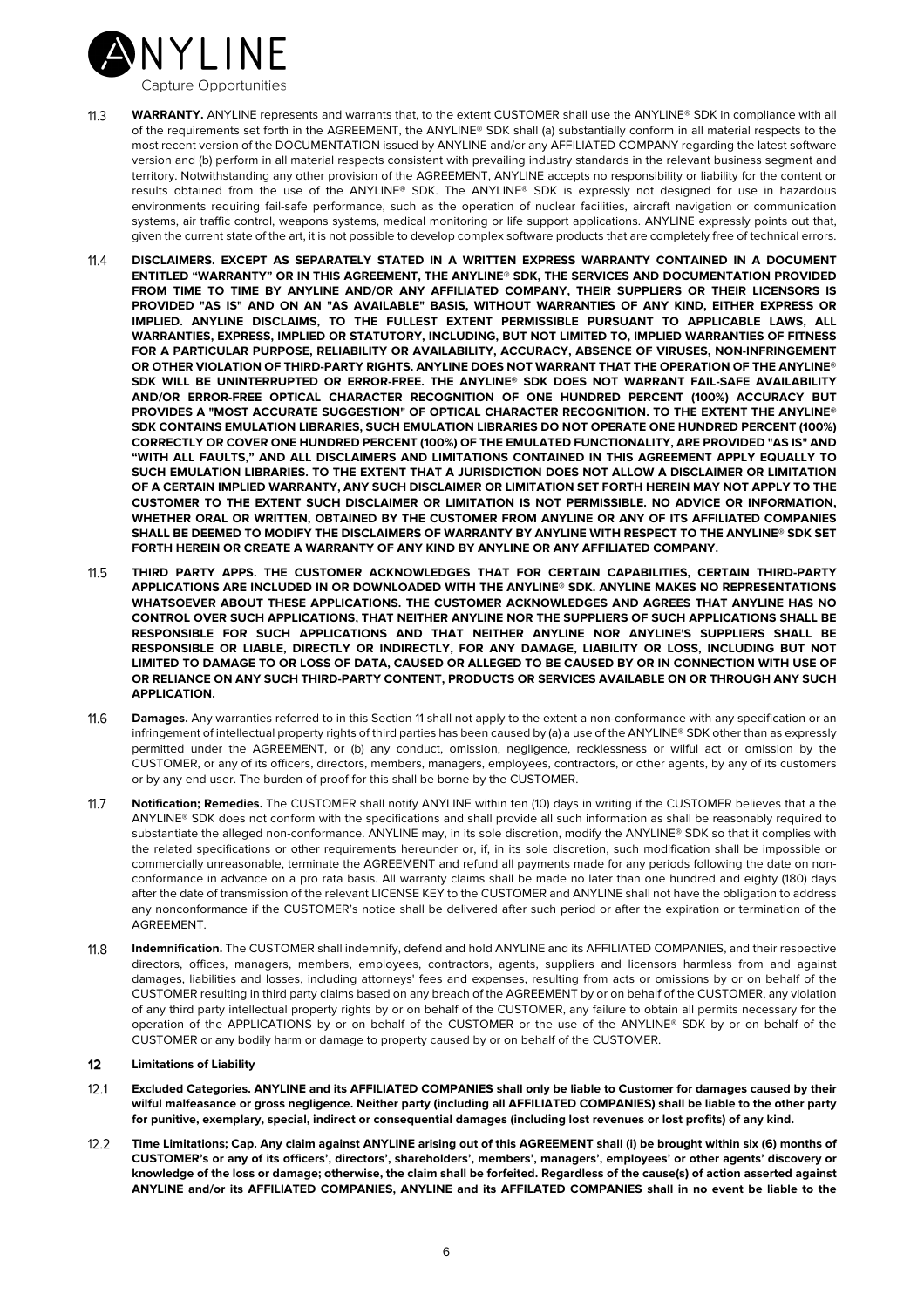

**CUSTOMER in an amount(s) exceeding, in the aggregate, the equivalent of the fees paid to it during the twelve (12) months period preceding the date on which the claim arose.**

 $12.3$ **Force Majeure.** Neither party shall be liable for any failure to perform for reasons beyond its reasonable control (such as fires, explosions, power **outages**, earthquakes, floods, severe storms, strikes, embargoes, labour disputes, pandemics, acts of civil or military authorities, war, (cyber) terrorism, acts of God, acts or omissions of internet providers, or public authorities. However, this provision shall not apply to payment obligations under this AGREEMENT.

## 13 **Privacy | Data Protection**

 $13.1$ **Privacy by Design**. ANYLINE offers three different levels of data reporting:

| Reporting<br>Level | Data processing                                                                                                                                                                                                                                  | Data protection agreement with<br><b>Anyline GmbH applicable</b> |
|--------------------|--------------------------------------------------------------------------------------------------------------------------------------------------------------------------------------------------------------------------------------------------|------------------------------------------------------------------|
| ON                 | Depending on the selected CAPABILITIES, personal data will be<br>transmitted to Anyline GmbH and processed in the European Union. The<br>transmission includes SCAN RESULTS, contract data and usage data.                                       | Yes                                                              |
|                    | Anyline GmbH processes SCAN RESULTS for artificial intelligence training<br>and the ongoing improvement of the existing functions of the ANYLINE®<br>SDK on behalf of the CUSTOMER.                                                              |                                                                  |
|                    | It should be noted that even if the software does not require an internet<br>connection for the scanning process (100% offline scanning), (personal)<br>data is transmitted to Anyline GmbH as soon as an internet connection is<br>established. |                                                                  |
| <b>PING</b>        | Records the number of UNITS performed for commercial and billing<br>purposes. No personal data is transmitted to ANYLINE in the course of this<br>PING reporting.                                                                                | No (Yes, if SUPPORT-SERVICES<br>are used)                        |
|                    | In the context of a support request, the transmission of personal data may<br>be necessary in order to be able to use SUPPORT SERVICES.                                                                                                          |                                                                  |
| <b>OFF</b>         | No personal data will be transmitted to Anyline GmbH. Billing is carried out<br>via AUDITS (see Section 6.6).                                                                                                                                    | No (Yes, if SUPPORT-SERVICES<br>are used)                        |
|                    | In the context of a support request, the transmission of personal data may<br>be necessary in order to be able to use SUPPORT SERVICES.                                                                                                          |                                                                  |

## **Unless otherwise agreed in the SUBSCRIPTION, the LICENSE KEY shall contain the reporting level ON.**

- $13.2$ If personal data are transmitted in connection with the use of the ANYLINE® SDK (reporting ON), Anyline GmbH will process these personal data on behalf of the CUSTOMER as (sub-) data processor in terms of the GDPR. In this case, the data processing agreement available at https://ocr.anyline.com/datasheet becomes part of this AGREEMENT.
- $13.3$ The ANYLINE® SDK may enable the CUSTOMER to process location-based data from customer or end-user devices and track the actual location of such customer or end-user devices. ANYLINE, its suppliers, licensors and its AFFILIATED COMPANIES expressly disclaim any liability for your use or misuse of the location-based data. CUSTOMER agrees to pay all reasonable costs and expenses incurred by ANYLINE arising out of or in connection with any third-party claim resulting from CUSTOMER's use or misuse of the location-based data.
- ANYLINE expressly points out that the use of the ANYLINE® SDK may lead to data processing that is subject to international and  $13.4$ national legal provisions, in particular data protection law, and that any consent (if required) must be obtained by the CUSTOMER. It is the sole responsibility of the CUSTOMER to ensure that such consent is given. Upon request, ANYLINE or its AFFILIATED COMPANIES will gladly support the CUSTOMER in adapting data processing processes in accordance with the requirements for compliance with international and national (data protection) regulations.
- Anyline GmbH is certified to the International Organization for Standardization Information Security Standard ISO 27001:2013.  $13.5$

## $14$ **Export Regulations; Restricted Parties Lists.**

- $14.1$ The CUSTOMER acknowledges that the ANYLINE® SDK might be subject to export restrictions. It is the CUSTOMER's sole responsibility to comply with all applicable international and national laws that apply to the use of the ANYLINE® SDK, including all the applicable export restriction laws and regulations.
- $14.2$ The CUSTOMER acknowledges that ANYLINE does not resell or export the ANYLINE® SDK to CUSTOMER's customers and end users pursuant to this AGREEMENT. CUSTOMER represents and covenants that it shall, and it shall cause any CUSTOMER's customers and end users to comply with all relevant export control laws and regulations of all countries in which CUSTOMER conducts business, including, without limitation, the Export Administration Regulations ("EAR"), International Traffic in Arms Regulations ("ITAR"), Foreign Assets Control Regulations, Foreign Trade Regulations and U.S. Customs Regulations, as applicable (collectively, "**EXPORT CONTROL LAWS**"), that may apply to CUSTOMER's and its customers and end users business, products or services. ANYLINE's and its suppliers' and licensors' policy are to not provide information, documentation or to participate in any way with a foreign boycott-related request that would violate US anti-boycott laws, rules and/or requiations. CUSTOMER agrees and acknowledges that ANYLINE shall have the right to immediately terminate this AGREEMENT without penalty if it determines that ANYLINE is unable to engage in business with CUSTOMER under applicable EXPORT CONTROL LAWS or ANYLINE's territorial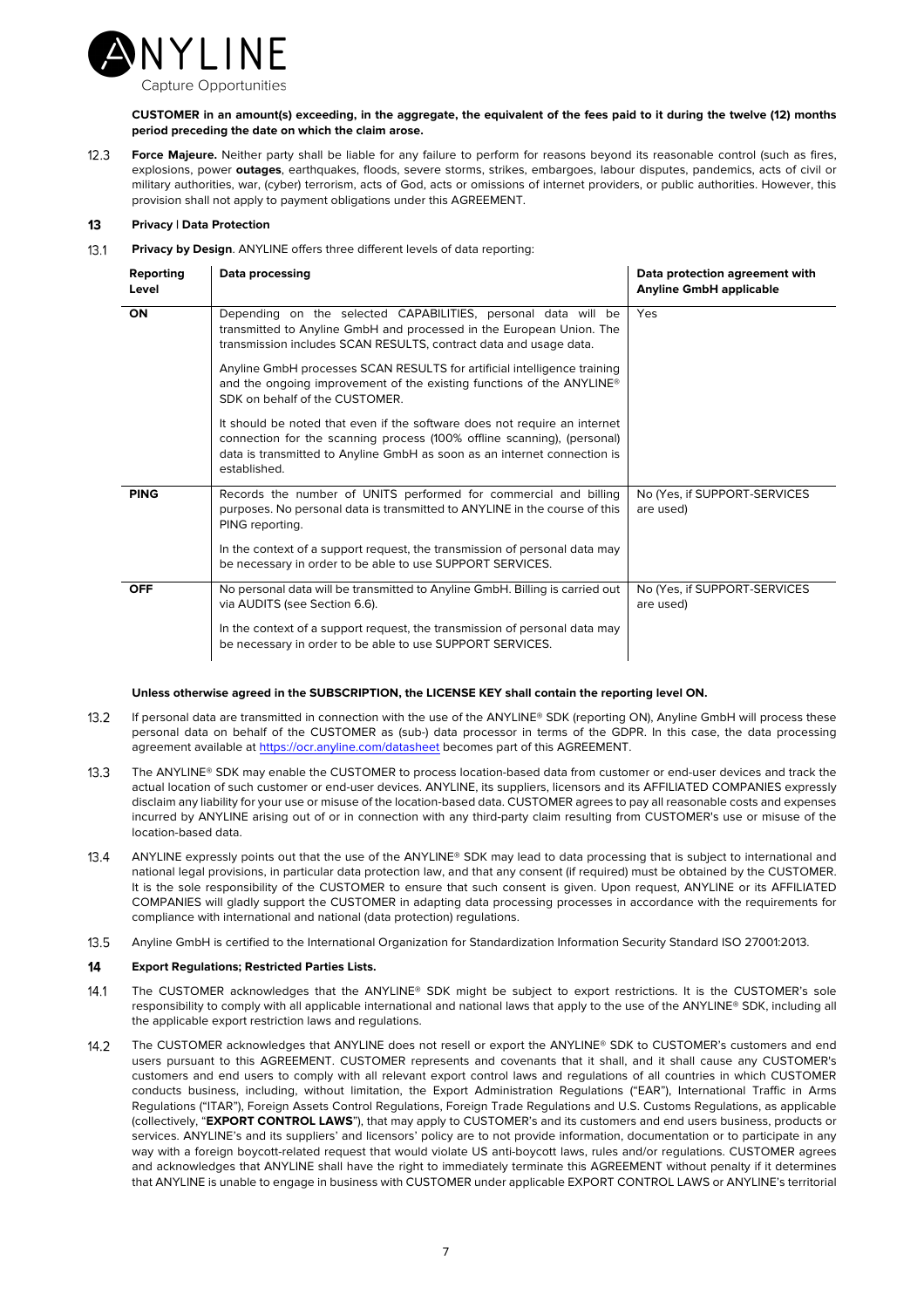

restrictions for permitted commerce, including without limitation restricted parties lists ("**RESTRICTED PARTIES LISTS**") such as but not limited to the Denied Persons Lists, and Specially Designated Nationals Lists, Unverified Lists, Entity Lists, Debarred Parties Lists, and Nonproliferation Sanctions Lists. CUSTOMER further represents and covenants that it, and it shall cause any of its customers and end users to not utilize the services provided by ANYLINE or the ANYLINE® SDK, directly or indirectly, either (i) for the sale, resale or distribution of products or materials which are intended for a prohibited end-use; (ii) to engage in any transaction with an individual or entity located in an embargoed or sanctioned country in violation of applicable EXPORT CONTROL LAWS; (iii) to engage in any transaction with an individual or entity who has been designated on one or more RESTRICTED PARTIES LISTS; (iv) in any other manner which would constitute a violation of applicable EXPORT CONTROL LAWS or (v) to any restricted party. If CUSTOMER, or any of its customers or end users, is or becomes a restricted party during the term of the AGREEMENT, CUSTOMER shall immediately notify ANYLINE via email to mant@anyline.com. CUSTOMER's obligations under this section shall be considered material obligations.

 $14.3$ ANYLINE will not engage in contractual relationships with entities or individuals which has been subjected to any criminal sanction or are subject to any economic, financial and trade restrictive measures and arms embargoes issued by (i) the European Union pursuant to Chapter 2 of Title V of the Treaty on European Union as well as Article 215 of the Treaty on the Functioning of the European Union, as available in the official EU websites: https://eeas.europa.eu/headquarters/headquartershomepage\_en/8442/Consolidated%20list%20of%20sanctions, as amended and supplemented from time to time or on any successor page or (ii) United Nations Security Council pursuant to Article 41 of the UN Charter as available in the official UN website https://www.un.org/securitycouncil/content/un-sc-consolidated-list, as amended and supplemented from time to time or on any successor page. CUSTOMER shall immediately notify ANYLINE via email if it or its managers or ultimate owns become subject to measures as listed above. CUSTOMER's obligations under this section shall be considered material obligations.

#### 15 **Governing Law | Jurisdiction | Arbitration**

- $15.1$ **Governing Law.** This AGREEMENT and all obligations arising out of or in connection with this AGREEMENT shall be governed by and construed in accordance with the law of the State of New Jersey, excluding its conflict of law rules and the UN Convention on Contracts for the International Sale of Goods.
- $15.2$ **Dispute Resolution.** Any dispute, controversy or claim arising from or in connection with this Agreement (a "**Dispute**") shall be settled by arbitration administered by the American Arbitration Association under its Commercial Arbitration Rules, and judgment on the award rendered by the arbitrator(s) may be entered in any court having jurisdiction thereof. Such arbitration shall be held before one arbitrator in Fort Lee, NJ. The arbitrator shall be an attorney who shall have practiced commercial law admitted to the New Jersey bar for at least fifteen (15) years and an office within twenty-five (25) miles of the site of arbitration. The decision of the arbitrator shall be rendered in writing and shall award the costs and expenses of the arbitration, including attorneys' fees, disbursements, arbitration expenses, arbitrator's fees and administrative fees of the AAA to the prevailing party. Judgment upon the award may be entered in any court having jurisdiction thereof. The foregoing provisions shall not preclude any party hereto from (a) seeking permanent or temporary injunctive or other equitable relief or (b) initiating an action for the collection of monies due and payable in any court with jurisdiction over the parties and the matter. EACH OF THE PARTIES HEREBY IRREVOCABLY WAIVES, TO THE FULLEST EXTENT PERMITTED BY LAW, ALL RIGHTS TO TRIAL BY JURY IN ANY ACTION, PROCEEDING, OR COUNTERCLAIM (WHETHER BASED UPON CONTRACT, TORT OR OTHERWISE) ARISING OUT OF OR RELATING TO ANY TRANSACTION HEREUNDER.

## 16 **Miscellaneous**

- $16.1$ **US government end users restricted rights**. This provision only applies if the CUSTOMER is a "U.S. Government end user." The Software is a "commercial item" as that term is defined at 48 C.F.R. Part 2.101, consisting of "commercial computer software" and "computer software documentation" as such terms are defined in 48 C.F.R. Part 252.227-7014(a)(1) and 48 C.F.R. Part 252.227- 7014(a)(5), and used in 48 C.F.R. Part 12.212 and 48 C.F.R. Part 227.7202, as applicable. Consistent with 48 C.F.R. Part 12.212, 48 C.F.R. Part 252.227-7015, 48 C.F.R. Part 227.7202-1 through 227.7202-4, 48 C.F.R. Part 52.227-19, and other relevant sections of the Code of Federal Regulations, as applicable, the Software is distributed and licensed to U.S. Government end users (a) only as a commercial item, and (b) with only those rights as are granted to all other end users pursuant to the terms and conditions contained herein.
- $16.2$ **Relationship of Parties.** ANYLINE and CUSTOMER are and shall remain independent contract parties. Nothing in this AGREEMENT will be construed to make either party an agent, employee, franchisee, joint venture, or legal representative of the other party, and neither party shall have the right to accept commitments or enter into agreements on behalf of the other party.
- $16.3$ **Notices**. All notices relating to this AGREEMENT shall be in writing and shall be delivered (a) by confirmed e-mail, (b) by messenger or by hand, (c) by certified mail, return receipt requested, or (d) by reputable overnight courier (e.g., UPS, FedEx or DHL), in each case at the address for the party set forth in the SUBSCRIPTION FORM. Each party shall notify the other party of any change in its contact details. Such notice shall be deemed delivered (a) on the day on which such e-mail is sent or notice is delivered by hand or messenger, except if it is send of delivered after 5:00 p.m. at the destination or on a day other than a Business Day at the destination, on the next following Business Day, (b) on the fifth Business Day after deposit with US Postal Service; (c) on first Business Day after deposit with the overnight carrier, if sent for next-day delivery. "Business Day" shall mean any day other than Saturday, Sunday or a day, on which the banks in the relevant location are permitted or required by law to be closed. **Notices relating to data protection or security incidents shall be sent to incident@anyline.com and privacy@anyline.com.**
- **Assignment.** ANYLINE may assign this AGREEMENT without prior notice. CUSTOMER may not assign or transfer (including by  $16.4$ operation of law) this AGREEMENT without ANYLINE's prior written consent.
- **Entire Agreement.** This AGREEMENT (including the SUBSCRIPTION FORM and the related DOCUMENTATION) constitutes the  $16.5$ entire agreement between the parties with respect to the subject matter hereof and supersedes all prior written or oral agreements or understandings with respect to such subject matter, whether oral or written.
- **Waiver.** Failure to enforce any provision of this AGREEMENT shall not constitute a waiver of future enforcement of that or any other  $16.6$ provision of this AGREEMENT.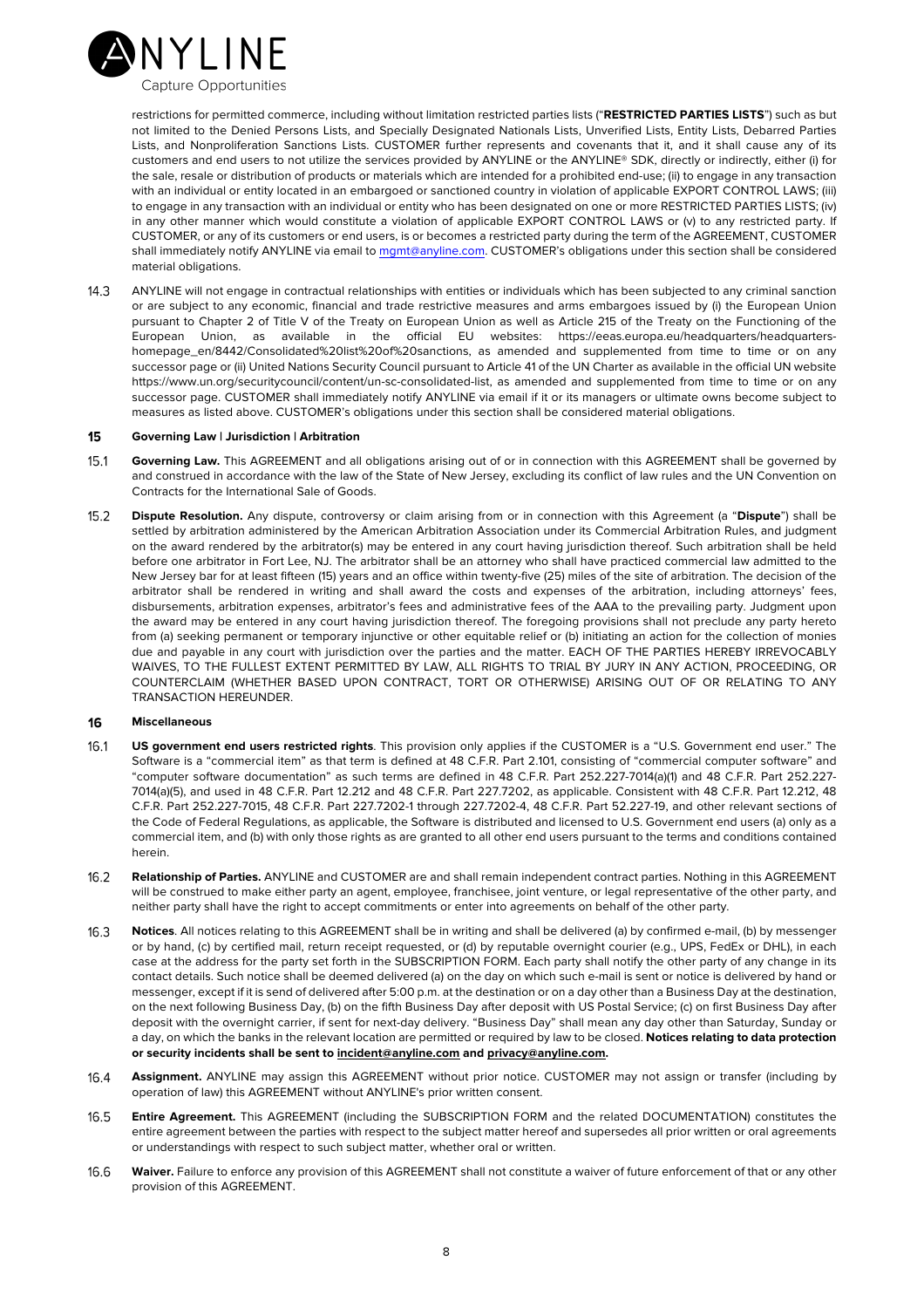

- 16.7 **Severability.** Should one or more provisions of this AGREEMENT be invalid, illegal or unenforceable, this shall not affect the validity, legality or enforceability of the remaining provisions of this AGREEMENT. In place of the invalid or unenforceable provision, those provisions shall be deemed agreed which are legally permissible and which come closest to the purpose of the respective provision and the intention of the parties.
- $16.8$ **Amendments.** Any amendment or modification of this AGREEMENT shall be in writing and shall be signed by the authorized representatives of each party.
- 16.9 **Counterparts; Execution.** This AGREEMENT may be executed in any number of counterparts, each of which shall be deemed an original, and all of which shall constitute the same instrument and shall legally bind the Parties to the same extent as originals, and may be delivered by e-mail or otherwise as electronic signatures (e.g. DocuSign).
- 16.10 **Language.** ANYLINE provides services under this AGREEMENT exclusively in English.
- **Effective Date.** These T&Cs were last updated as of May 25, 2022 and shall apply to all SUBSCRIPTION FORMs, 16.11 TESTSUBSCRIPTIONS and TRIALSUBSCRIPTIONS with an effective date on or after such date.

| ADAPTATION(S)               | has the meaning ascribed to it in Section 5.2;                                                                                                                                                                                                                                                                                                                                                                                                                        |  |  |
|-----------------------------|-----------------------------------------------------------------------------------------------------------------------------------------------------------------------------------------------------------------------------------------------------------------------------------------------------------------------------------------------------------------------------------------------------------------------------------------------------------------------|--|--|
| <b>AFFILIATED COMPANIES</b> | means an entity that directly or indirectly controls, is controlled by, or is under common<br>CONTROL with a Party. In this context, "CONTROL" means ownership of (i) more than fifty per<br>cent of the voting power to elect the directors of the entity or (ii) more than fifty per cent of<br>the ownership interest in the entity;                                                                                                                               |  |  |
| <b>AGREEMENT</b>            | has the meaning ascribed to it in the Preamble;                                                                                                                                                                                                                                                                                                                                                                                                                       |  |  |
| ANYLINE                     | means Anyline Inc, 2125 Center Ave, Suite 507, Fort Lee, NJ 07024, United States of America;                                                                                                                                                                                                                                                                                                                                                                          |  |  |
| ANYLINE <sup>®</sup> SDK    | has the meaning ascribed to it in Section B;                                                                                                                                                                                                                                                                                                                                                                                                                          |  |  |
| <b>APPLICATION</b>          | means the CUSTOMER's products, equipment, solutions or applications, including software<br>and services developed by (or on behalf of) the CUSTOMER;                                                                                                                                                                                                                                                                                                                  |  |  |
| <b>AUDIT</b>                | has the meaning ascribed to it in Section 6.6;                                                                                                                                                                                                                                                                                                                                                                                                                        |  |  |
| <b>BUNDLE ID</b>            | is a unique identifier assigned by an app developer when apps are created. The Bundle ID is<br>used to identify apps and is linked to the LICENSE KEY provided by ANYLINE. The term<br>Bundle ID also includes the term APPLICATION ID for Android;                                                                                                                                                                                                                   |  |  |
| <b>BUSINESS DAY(S)</b>      | means any day other than a Saturday, a Sunday, a public holiday in Austria or a day on<br>which banking institutions in Vienna, Austria, are authorised or required by law or other<br>official measures to close;                                                                                                                                                                                                                                                    |  |  |
| CAPABILITY(IES)             | includes the respective scanning solutions used, such as barcode scanner (BAR);<br>identification document scanner (ID); license plate scanner (LPT), meter reading scanner<br>(MET); tyre identification number scanner (TIN); container number scanner (SCN); universal<br>serial number scanner (USN); vehicle identification number scanner (VIN); etc;                                                                                                           |  |  |
| CONFIDENTIAL INFORMATION    | has the meaning ascribed to it in Section 8.6;                                                                                                                                                                                                                                                                                                                                                                                                                        |  |  |
| <b>CUSTOMER</b>             | has the meaning ascribed to it in the first paragraph of the T&Cs                                                                                                                                                                                                                                                                                                                                                                                                     |  |  |
| <b>DOCUMENTATION</b>        | means the documentation and descriptions available at https://ocr.anyline.com/datasheet as<br>amended from time to time;                                                                                                                                                                                                                                                                                                                                              |  |  |
| <b>EXPORT CONTROL LAWS</b>  | has the meaning ascribed to it in Section 14.2;                                                                                                                                                                                                                                                                                                                                                                                                                       |  |  |
| <b>FEEDBACK</b>             | has the meaning ascribed to it in Section 9.6;                                                                                                                                                                                                                                                                                                                                                                                                                        |  |  |
| <b>GDPR</b>                 | means Regulation (EU) 2016/679 of the European Parliament and of the Council on the<br>protection of individuals with regard to the processing of personal data and on the free<br>movement of such data, and repealing Directive 95/46/EC (the General Data Protection<br>Regulation), as amended;                                                                                                                                                                   |  |  |
| <b>ISSUE DATE</b>           | has the meaning ascribed to it in Section 4.2;                                                                                                                                                                                                                                                                                                                                                                                                                        |  |  |
| <b>LICENSE KEY</b>          | a letter, number and special character code which must be entered during installation and<br>again after expiry of a licence key in order to unlock the use of the ANYLINE® SDK. Unless<br>otherwise agreed, licence keys are valid until the expiration date set forth in the respective<br>LICENSE KEY;                                                                                                                                                             |  |  |
| <b>LICENSE PERIOD</b>       | has the meaning ascribed to it in Section 4.3;                                                                                                                                                                                                                                                                                                                                                                                                                        |  |  |
| <b>RESTRICTED PARTY</b>     | means any person, entity or corporation, or any officer, director or controlling shareholder of<br>an entity or corporation, who (i) is a national or corporation under the laws of an Embargoed<br>Country, as prescribed by the U.S. Treasury Department; (ii) is listed on the Denied Persons<br>List or Entity List maintained by the U.S. Department of Commerce; or (iii) is owned, controlled<br>or acting on behalf of a Restricted Party's RESTRICTED PARTY; |  |  |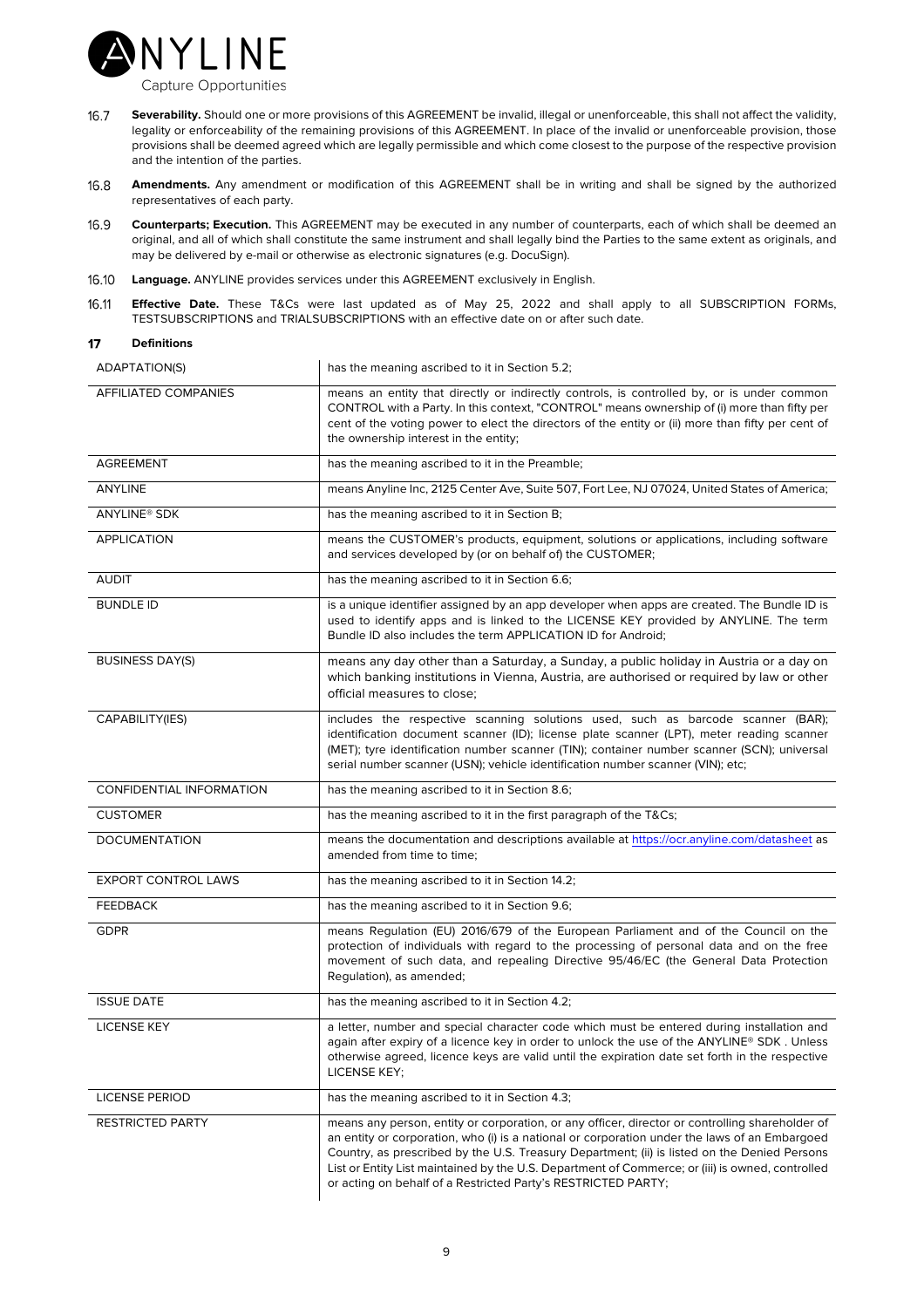

| <b>SCAN RESULTS</b>              | has the meaning ascribed to it in Section 8.3;                                                                                                            |
|----------------------------------|-----------------------------------------------------------------------------------------------------------------------------------------------------------|
| <b>SERVICES</b>                  | means the services described in Sections 5.1 - 5.3:                                                                                                       |
| <b>SOLUTION</b>                  | means a scanning solution consisting of a SUBSCRIPTION of several CAPABILITIES and<br>described in more detail in the DOCUMENTATION:                      |
| <b>SUBSCRIPTION</b>              | has the meaning ascribed to it in Section 3.1;                                                                                                            |
| <b>SUBSCRIPTION FORM</b>         | means the document entitled "Subscription Form" issued by ANYLINE or any of the<br>AFFILIATED COMPANIES:                                                  |
| <b>SUBSCRIPTION MINIMUM TERM</b> | has the meaning ascribed to it in Section 7.1                                                                                                             |
| SUPPORT-SERVICES                 | has the meaning ascribed to it in Section 5.1;                                                                                                            |
| T&Cs                             | has the meaning ascribed to it in the first paragraph of this document;                                                                                   |
| <b>TERM</b>                      | has the meaning ascribed to it in Section 7.1;                                                                                                            |
| <b>TEST SUBSCRIPTION</b>         | has the meaning ascribed to it in Section 2.1;                                                                                                            |
| <b>TRAINING PURPOSE</b>          | has the meaning ascribed to it in Section 10.1;                                                                                                           |
| <b>TRIALSUBSCRIPTION</b>         | has the meaning ascribed to it in Section 2.2;                                                                                                            |
| <b>UNITS</b>                     | has the meaning ascribed to it in Section 3.3;                                                                                                            |
| <b>UPDATE(S)</b>                 | has the meaning ascribed to it in Section 3.8;                                                                                                            |
| <b>WEBSITE-URL</b>               | means the unique address in the World Wide Web and                                                                                                        |
| <b>WILDCARD BUNDLE ID</b>        | a bundle ID, where the last digit of the bundle ID is an asterisk (*). This enables the use of a<br>single Bundle ID for the assignment of multiple apps. |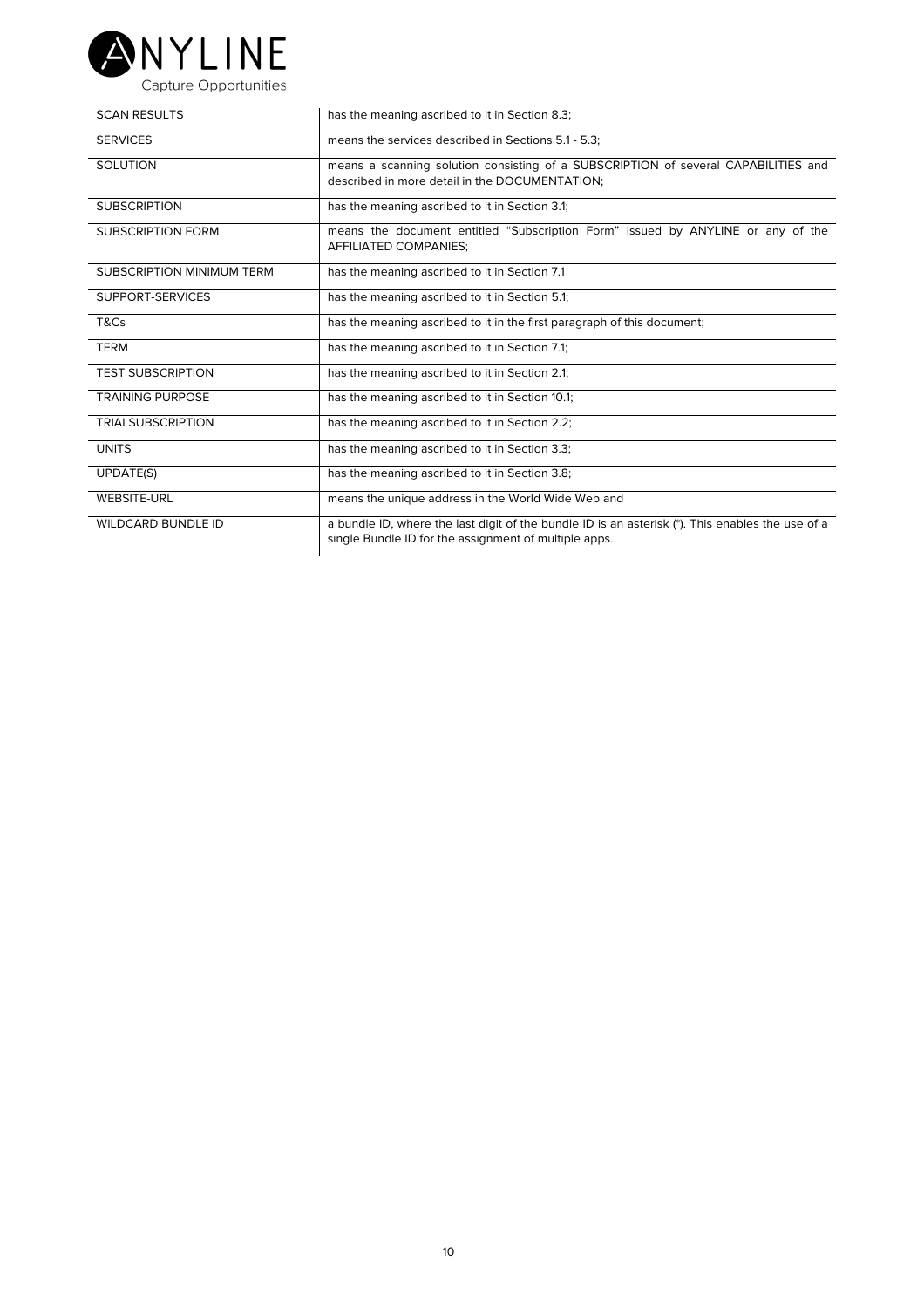

## **Appendix 5.1 - ANYLINE SUPPORT-SERVICES ("SLA")**

## $\ddot{\mathbf{1}}$ **General**

The following terms and conditions apply to the provision of the SUPPORT-SERVICES selected by the CUSTOMER in the SUBSCRIPTION FORM. Terms used but not defined in this SLA shall have the meaning ascribed to them in the T&Cs.

The SUPPORT-SERVICES shall include assisting and advising CUSTOMER in the remediation of the ANYLINE® SDK, including reviewing, diagnosing and correcting significant defects and errors in the ANYLINE® SDK, providing bug fixes, corrections, modifications, changes, enhancements to ensure the functionality of the ANYLINE® SDK. SUPPORT-SERVICES are only provided for the current version of the ANYLINE® SDK.

For each SUPPORT-SERVICE request, ANYLINE will use its best judgment to indicate a priority according to the criteria defined in Section 3. ANYLINE may combine redundant SUPPORT-SERVICE requests relating to the same fault into one SUPPORT-SERVICE request. ANYLINE provides SUPPORT-SERVICES in accordance with the respective state of the art. "State of the art" is understood to mean the current technical possibilities for solving a task at a particular time, based on established knowledge of science and technology. The recognised rules of technology are those designs that can usually be expected in a proper and professional procedure.

SUPPORT-SERVICES do not include

- 1.1. the remedying of restrictions on the use of the ANYLINE® SDK which are beyond the reasonable control of ANYLINE (e.g. a network or equipment failure);
- 1.2. the use by the CUSTOMER of hardware, software or services not provided by ANYLINE (e.g. third party services); or
- 1.3. the use of the ANYLINE® SDK in a manner inconsistent with the DOCUMENTATION.

## **2 SUPPORT-SERVICES Packages**

SUPPORT TIMES are from 8:00 to 20:00 CET on BUSINESS DAYS.

| <b>SUPPORT-SERVICES</b>                                              |                | <b>Basic</b>          | <b>Standard</b>          | <b>Premium</b>           |
|----------------------------------------------------------------------|----------------|-----------------------|--------------------------|--------------------------|
| <b>DOCUMENTATION</b>                                                 |                | X                     | X                        | X                        |
| GitHub                                                               |                | X                     | X                        | X                        |
| Customer support portal                                              |                | X                     | X                        | X                        |
| Video support                                                        |                |                       |                          | S1/S2                    |
| Assigned developer contact for the<br>duration of the support ticket |                |                       |                          | x                        |
| Integration workshop                                                 |                |                       | X<br>(against surcharge) | x<br>(against surcharge) |
| <b>FIRST RESPONSE</b><br>within SUPPORT<br><b>TIMES</b>              | S <sub>1</sub> | <b>1 BUSINESS DAY</b> | 2 hours                  | 1 hour                   |
|                                                                      | S <sub>2</sub> | 2 BUSINESS DAYS       | 4 hours                  | 2 hours                  |
|                                                                      | S <sub>3</sub> | 5 BUSINESS DAYS       | 2 BUSINESS DAYS          | <b>1 BUSINESS DAY</b>    |
|                                                                      | S <sub>4</sub> | 5 BUSINESS DAYS       | 4 BUSINESS DAYS          | 2 BUSINESS DAYS          |
|                                                                      |                |                       |                          |                          |

| Targeted solution<br>times within the<br><b>SUPPORT TIMES</b> | S <sub>1</sub> | Best effort, depending on<br>workload and resources | <b>1 BUSINESS DAY</b>                                                                                                                                                                                                                             | <b>1 BUSINESS DAY</b>                                                                                                                                                                                                              |
|---------------------------------------------------------------|----------------|-----------------------------------------------------|---------------------------------------------------------------------------------------------------------------------------------------------------------------------------------------------------------------------------------------------------|------------------------------------------------------------------------------------------------------------------------------------------------------------------------------------------------------------------------------------|
|                                                               | S <sub>2</sub> | Best effort, depending on<br>workload and resources | <b>3 BUSINESS DAYS</b>                                                                                                                                                                                                                            | <b>3 BUSINESS DAYS</b>                                                                                                                                                                                                             |
|                                                               | S <sub>3</sub> | Best effort, depending on<br>workload and resources | Best effort, depending on<br>workload and resources,<br>but in any case, with the<br>following 2 ANYLINE <sup>®</sup> SDK<br>releases, in which a<br>solution for the problem<br>will be included or the<br>problem will have been<br>eliminated. | Best effort, depending on<br>workload and resources,<br>but in any case, with the<br>following ANYLINE <sup>®</sup> SDK<br>release, which will contain<br>a solution for the problem,<br>or the problem has been<br>eliminated.    |
|                                                               | S <sub>4</sub> | Best effort, depending on<br>workload and resources | Best effort, depending on<br>workload and resources,<br>but in any case, with the<br>following 3 ANYLINE <sup>®</sup> SDK<br>releases, in which a<br>solution for the problem<br>will be included or the<br>problem will have been                | Best effort, depending on<br>workload and resources,<br>but in any case, with the<br>following 2 ANYLINE <sup>®</sup> SDK<br>releases, in which a<br>solution for the problem<br>will be included or the<br>problem will have been |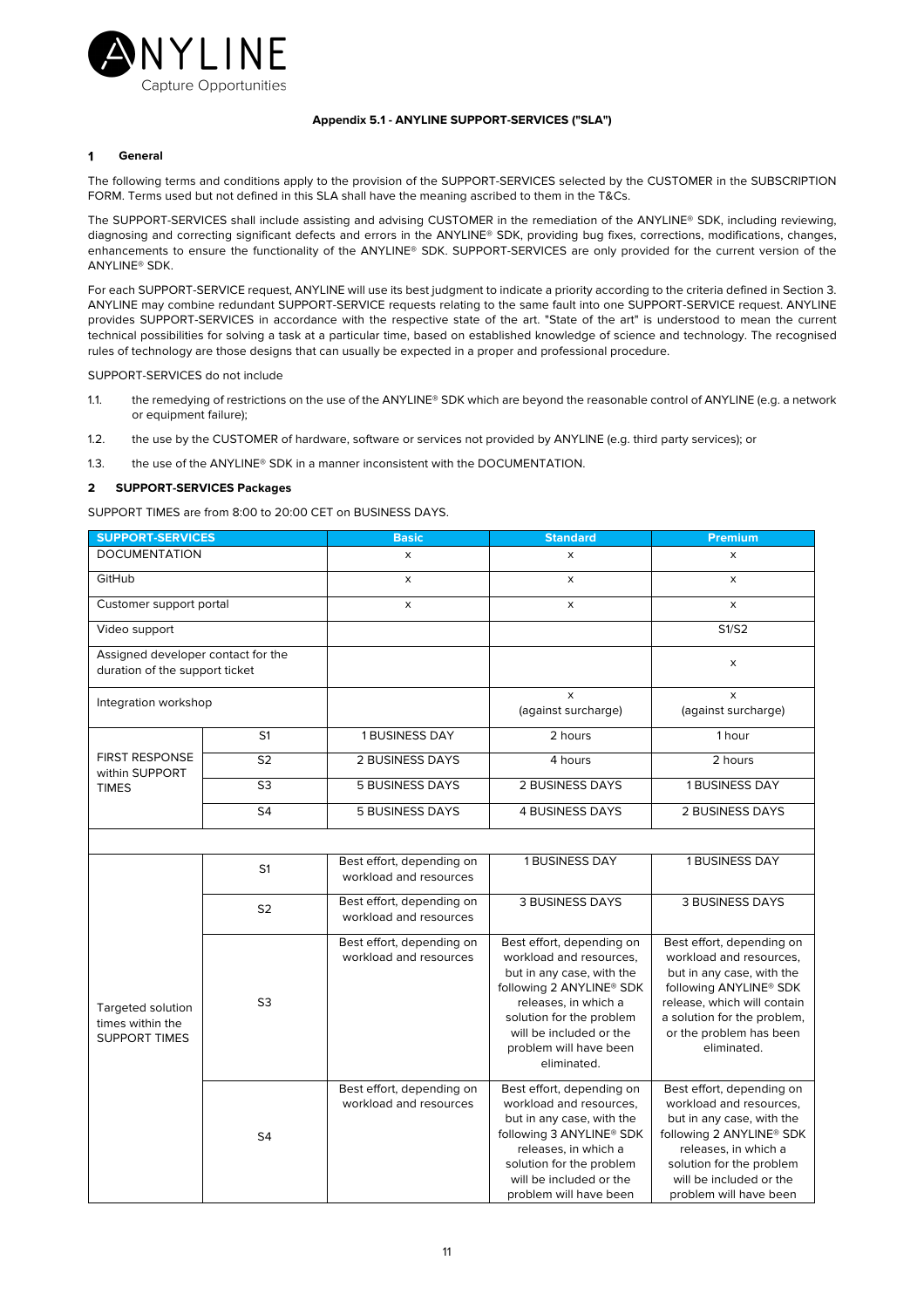

| <b>SUPPORT-SERVICES</b>                               |                | <b>Basic</b>   | <b>Standard</b> | <b>Premium</b> |
|-------------------------------------------------------|----------------|----------------|-----------------|----------------|
|                                                       |                |                | eliminated.     | eliminated.    |
|                                                       |                |                |                 |                |
| <b>FOLLOWING</b>                                      | S <sub>1</sub> | hourly         | hourly          | hourly         |
| <b>RESPONSE</b> within<br>the SUPPORT<br><b>TIMES</b> | S <sub>2</sub> | every 3 hours  | every 3 hours   | every 3 hours  |
|                                                       | S3             | where required | where required  | where required |
|                                                       | S4             | where required | where required  | where required |

## **3 Anyline Support-Severity Level**

The severity level serves as a measure of the relative impact of a technical problem on the customer's operations.

| <b>Severity</b><br><b>Level</b> | <b>Severity</b><br>Level | <b>Description</b>                                                                                                                                                                                                                   | <b>Indicator</b>                                                                                                                                                                                                                                                                                                                                                                                                                                                                              |
|---------------------------------|--------------------------|--------------------------------------------------------------------------------------------------------------------------------------------------------------------------------------------------------------------------------------|-----------------------------------------------------------------------------------------------------------------------------------------------------------------------------------------------------------------------------------------------------------------------------------------------------------------------------------------------------------------------------------------------------------------------------------------------------------------------------------------------|
| S <sub>1</sub>                  | Critical                 | Critical Operational Impact: The ANYLINE <sup>®</sup> SDK<br>interferes with the proper functioning of the<br>APPLICATION or prevents regular day-to-day<br>operation without procedural bypass in a production<br>environment.      | • The ANYLINE <sup>®</sup> SDK stops working and critical<br>business processes are severely affected.<br>• The APPLICATION crashes due to<br>the<br>ANYLINE <sup>®</sup> SDK.<br>• The APPLICATION cannot be released or used<br>due to the ANYLINE <sup>®</sup> SDK and there is no<br>alternative resolution path.<br>• Significant performance issues have occurred<br>affecting a very large number of users.<br>• The impact is escalating rapidly and disrupting<br>normal operations. |
| S <sub>2</sub>                  | High                     | Significant impact on operations: The ANYLINE®<br>SDK has a negative impact on a large number of<br>users of the APPLICATION. A limited function is<br>still available.                                                              | of ANYLINE®<br>• Severe<br>impairment<br><b>SDK</b><br>functionalities, but basic functionalities remain,<br>significant restriction of business processes.<br>• ANYLINE® SDK prevents release of the<br>application.<br>• Significant performance issues have occurred,<br>affecting a large number of users.<br>• The impact is escalating.                                                                                                                                                 |
| S <sub>3</sub>                  | Medium                   | Normal impact on operations: The ANYLINE® SDK<br>causes a partial loss of functionality in the<br>production version, affecting a small number of<br>users.                                                                          | · Scanning does not work as usual, but an<br>alternative solution is possible.<br>• A small number of users are affected.<br>• The impact is escalating.                                                                                                                                                                                                                                                                                                                                      |
| S <sub>4</sub>                  | Low                      | Minor impact on operations: The ANYLINE® SDK<br>causes minor issues on non-production systems.<br>Functionality of the ANYLINE® SDK slightly or not<br>at all affected, general issues, no noticeable<br>impact on business process. | • Issues related to integration, documentation or<br>other issues that do not have a significant<br>impact.<br>• No users affected.                                                                                                                                                                                                                                                                                                                                                           |

# **4 Support process flow**

information

- Registration and contact within the response time according to the SUPPORT-SERVICES package. • Assignment Support Contact
	- at ANYLINE
	- Queries, exchange for error analysis
	- Pulling together of any parallel
	- FOLLOW-UP REACTION and ongoing feedback
	- Implementation of support measures

of collected

• Opening a support ticket at http://support.anyline.com/ • Detailed description,<br>transmission of collected

- Solution of request
- Test run
- Debriefing and evaluation
- Closing the support request

Support request **Support** Support **Support** Closing the support request